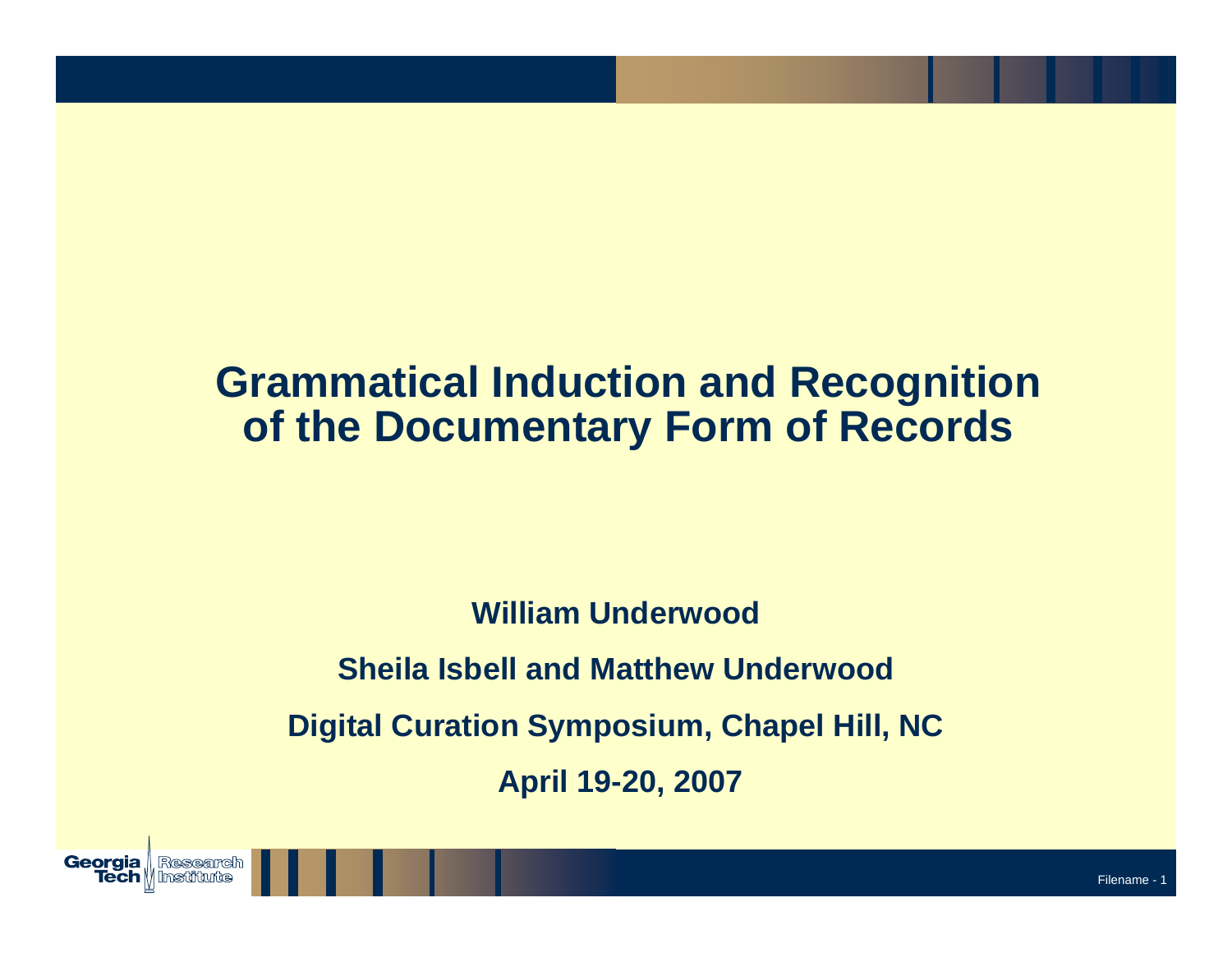# **Documentary Forms: Definitions**

- *Documentary form* **is "the rules of representation used to convey a message, that is, the characteristics of a document which can be separ ated from the determination of the particular subjects, or places it concerns. Documentary form is both physical and intellectual.**
- **The** *intellectual form* **of a docu ment is "the sum of a record's formal attributes that represent and communicate the elements of the action in which the record is i nvolved and of its immediate context, both documentary and administrative."**
- **The** *physical form* **of a docu ment is "the overall appearance, configuration, or shape, derived from its material characteristics and independent of its intellectual content."**

**L. Dur anti, Diplomatics**

**Georgia** Research **Tech** || Institute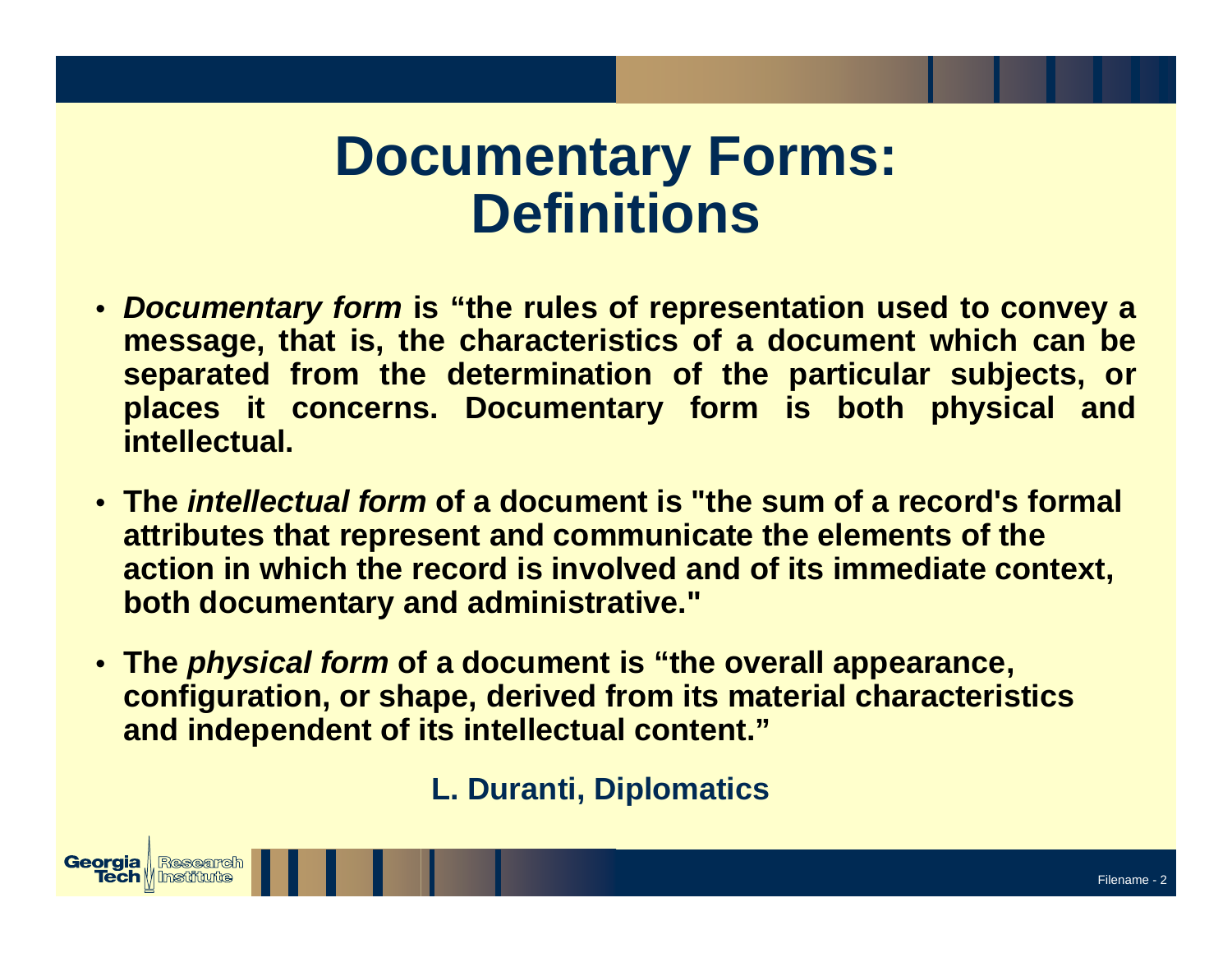# **Documentary Forms: Examples from the Bush PC Records**

**Agenda Attendee ListBar ChartBiography Briefing (Presentation) Briefing Memo Decision MemoCorrespondence Diary Executive OrderInformation MemoJob Application List of Candidates for Federal OfficeMailing List MemoMinutes of Meeting National Security Directive (NSD)**

Research

**Tech || Institute** 

Georgia I

**NewswireNomination to Federal OfficeNotesPresidential StatementPress Pool Report Press ReleaseReferral MemoResumeScheduleSignature Memo Situation Report Summary Transcript of Speech Staff Register Telephone Call Recom m endation Transcript of Ne ws Conference**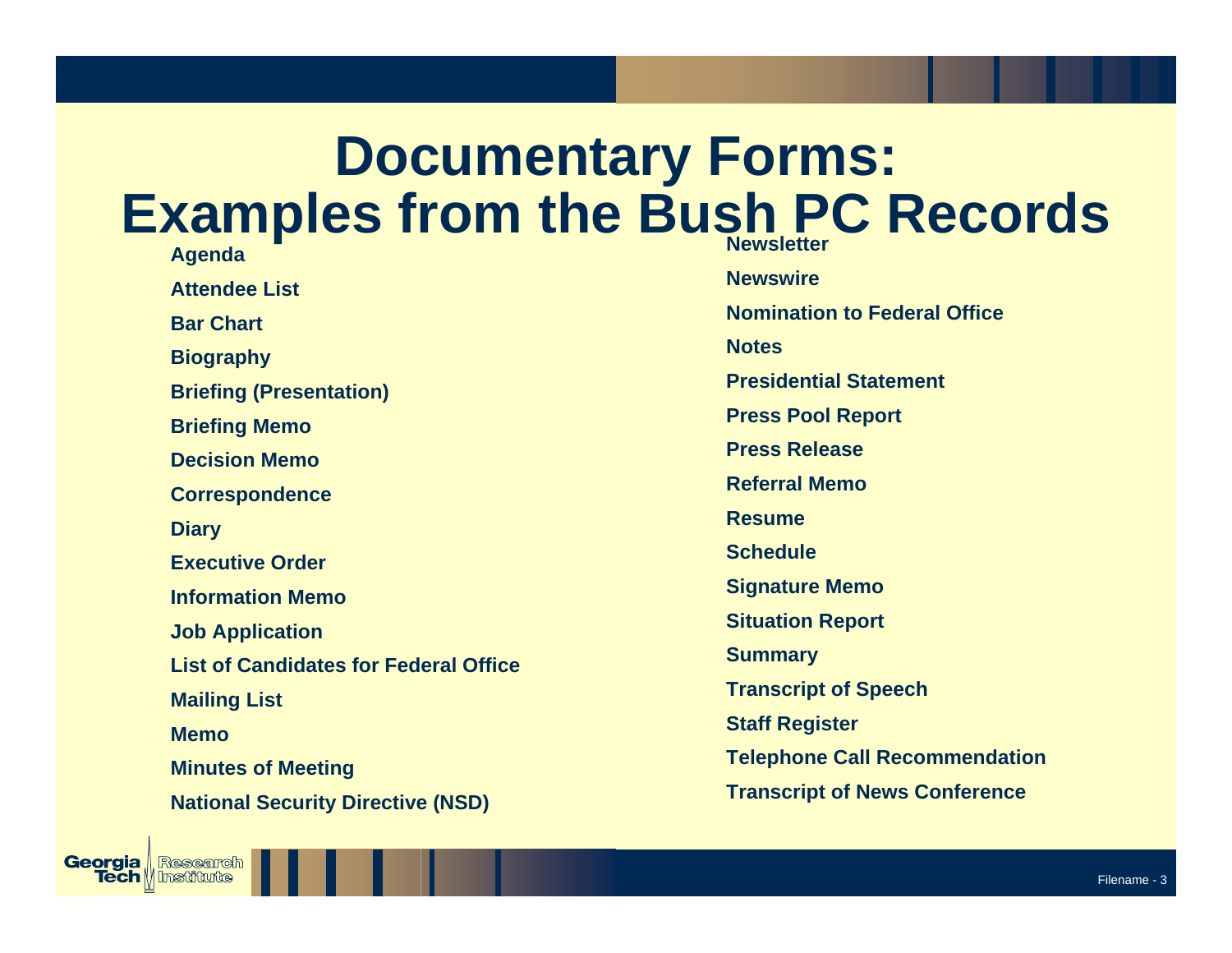# **Documentary Form: Automatic Recognition**



**Georgia** Research **Tech || Institute**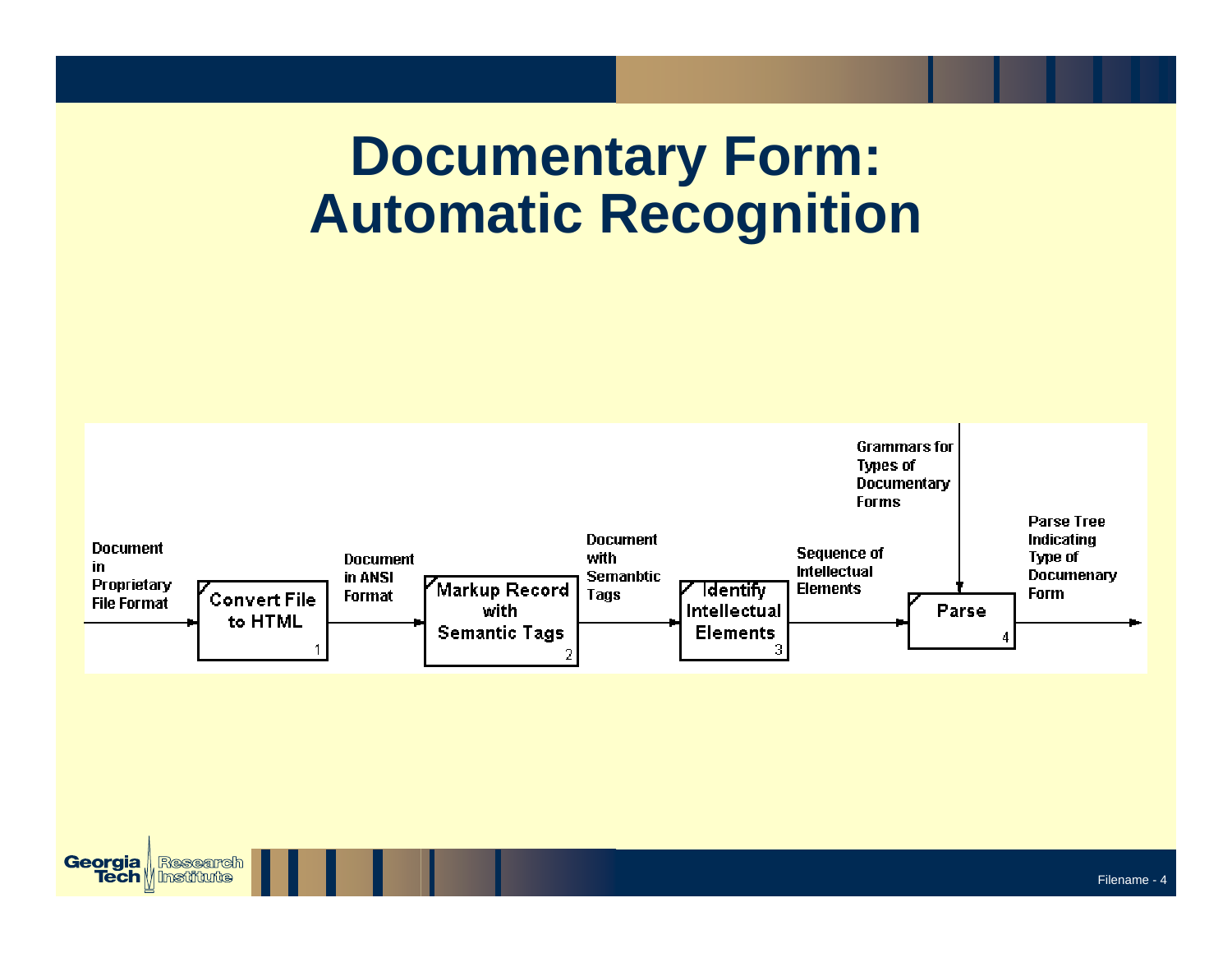# **File Fornat Type Identifier**

| All FileTypes                              | 938 |
|--------------------------------------------|-----|
| All FileT vpes                             |     |
| Ami Professional Document                  |     |
| Ami Professional Macro                     |     |
| Ami Professional Template                  |     |
| AmiDraw Vector Image<br><b>ARC Archive</b> |     |
| ARC Self-extracting Archive                |     |
| ARJ Archive                                |     |
| 由 mswindows                                |     |
| க்- <b>ி</b> ை os2                         |     |
| <b>‡⊢ ஊ</b> password encrypted             |     |
| iin ■-亩                                    |     |
| க் <del>த</del> ிையு                       |     |
| ni⊶®⊟ saml                                 |     |
|                                            |     |
| <b>‡</b> © spreadsheets                    |     |
| <b>க்-©</b> system Files                   |     |
| க்-®⊒text                                  |     |
| <b>E</b> uuencode                          |     |
| <b>ie-© wordperfect</b>                    |     |
| 白 @ wordprocessors                         |     |
| <b>ii-©a AMIPRO</b>                        |     |
| 由- 色 DCA-RFT                               |     |
|                                            |     |
| 由图 DW4or5                                  |     |
| <b>‡ ு</b> Lotus Manuscript 2.0            |     |
| 由-B MS Word (DDS 4.x)                      |     |
|                                            |     |
| ± <del>m</del> MSWord10.0                  |     |
| 由 图 MSWORD6.0                              |     |
| 由-6 MSWord8.0 (97-98)                      |     |
| 由-6 MSWord9.0 (2000)                       |     |
| <b>in 6 MSWORD95 (6 or7)</b>               |     |
| ⊕ ® WIN WRITE                              |     |
| 由-B WORD(windows)2.0                       |     |
| 由- 6 WP4.2                                 |     |
| $\pm$ $\bullet$ WP5.x                      |     |
|                                            |     |
|                                            |     |
| <b>i⊪® WP51DOS</b>                         |     |
| 由-■ WP61                                   |     |
| $\mathbf{m}$ WP7.0                         |     |

**Georgia** Research Research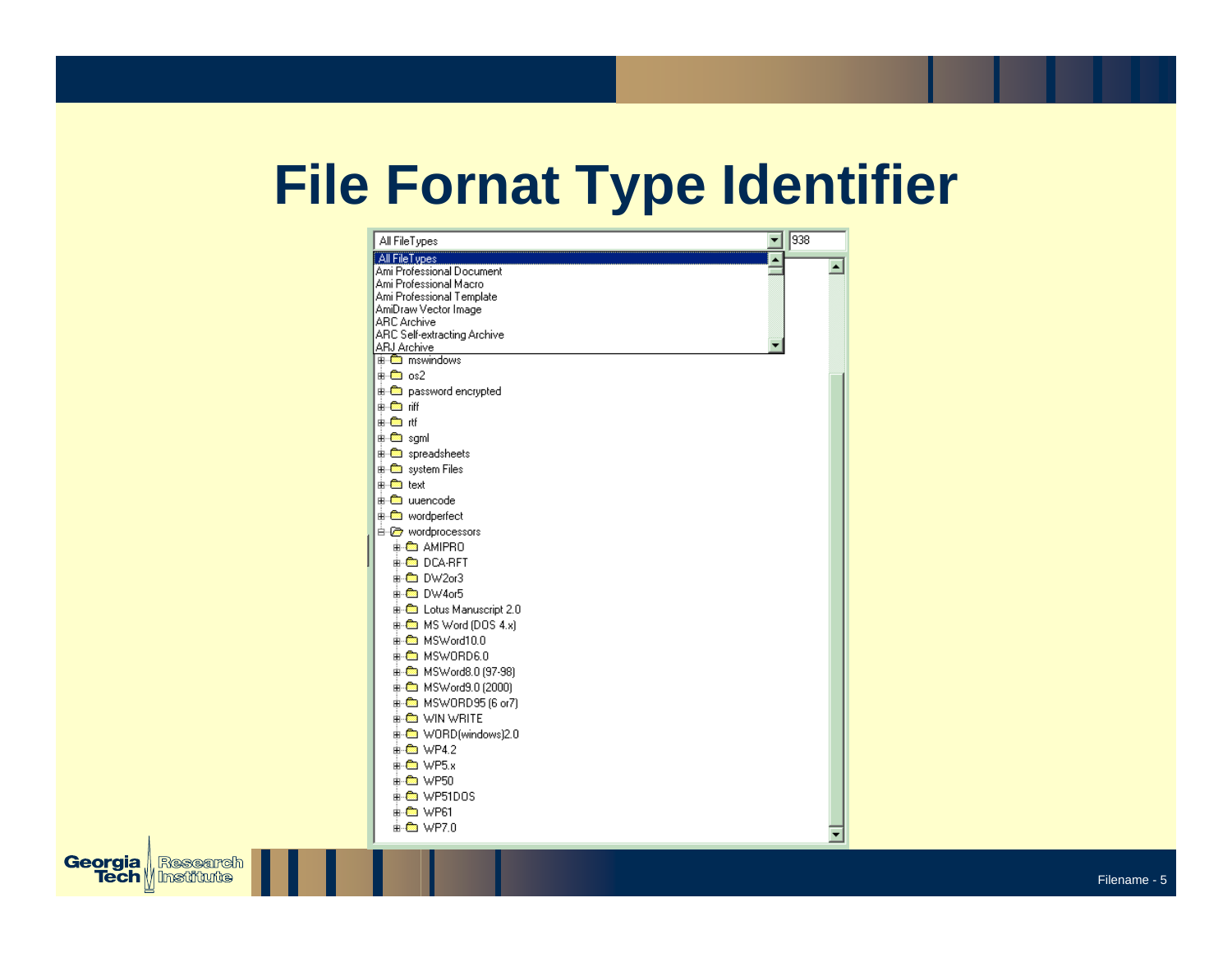# **Documentary Form: Document Converted to ANSI Text**

| <b>Q</b> 078.ans - Quick View Plus                                                                                                                                                                                                                                                                                                                                                                                   |                         |                |  |                    |  | - 미지 |
|----------------------------------------------------------------------------------------------------------------------------------------------------------------------------------------------------------------------------------------------------------------------------------------------------------------------------------------------------------------------------------------------------------------------|-------------------------|----------------|--|--------------------|--|------|
| File Edit View Document Go Window Help                                                                                                                                                                                                                                                                                                                                                                               |                         |                |  |                    |  |      |
| $\rightarrow$ $\blacksquare$ $\blacksquare$ $\blacksquare$ $\ll$ $\blacktriangleright$ $\blacksquare$ $\blacksquare$ $\blacksquare$ $\blacksquare$                                                                                                                                                                                                                                                                   |                         |                |  | 그용 잃 ⊙ ⊙ ⊝  ⊟  ③ ፪ |  |      |
|                                                                                                                                                                                                                                                                                                                                                                                                                      |                         |                |  |                    |  |      |
|                                                                                                                                                                                                                                                                                                                                                                                                                      |                         | April 27, 1992 |  |                    |  |      |
| MEMORANDUM FOR SAM SKINNER                                                                                                                                                                                                                                                                                                                                                                                           |                         |                |  |                    |  |      |
| EDE HOLIDAY<br>FROM:                                                                                                                                                                                                                                                                                                                                                                                                 |                         |                |  |                    |  |      |
| SUBJECT: California Earthquake                                                                                                                                                                                                                                                                                                                                                                                       |                         |                |  |                    |  |      |
| Attached is a situation report from FEMA on the northern<br>California earthquake. No deaths have been reported and 45<br>people<br>are known to have suffered injuries. In addition, there has been<br>extensive property damage. While FEMA is awaiting a request from<br>the State before initiating any recovery activities, a joint<br>State/Federal preliminary damage assessment is likely to begin<br>today. |                         |                |  |                    |  |      |
| Director Stickney has requested that we forward the situation<br>report to you                                                                                                                                                                                                                                                                                                                                       |                         |                |  |                    |  |      |
|                                                                                                                                                                                                                                                                                                                                                                                                                      |                         |                |  |                    |  |      |
| 7-Bit Text File                                                                                                                                                                                                                                                                                                                                                                                                      | The contents of 078.ans |                |  |                    |  |      |
|                                                                                                                                                                                                                                                                                                                                                                                                                      |                         |                |  |                    |  |      |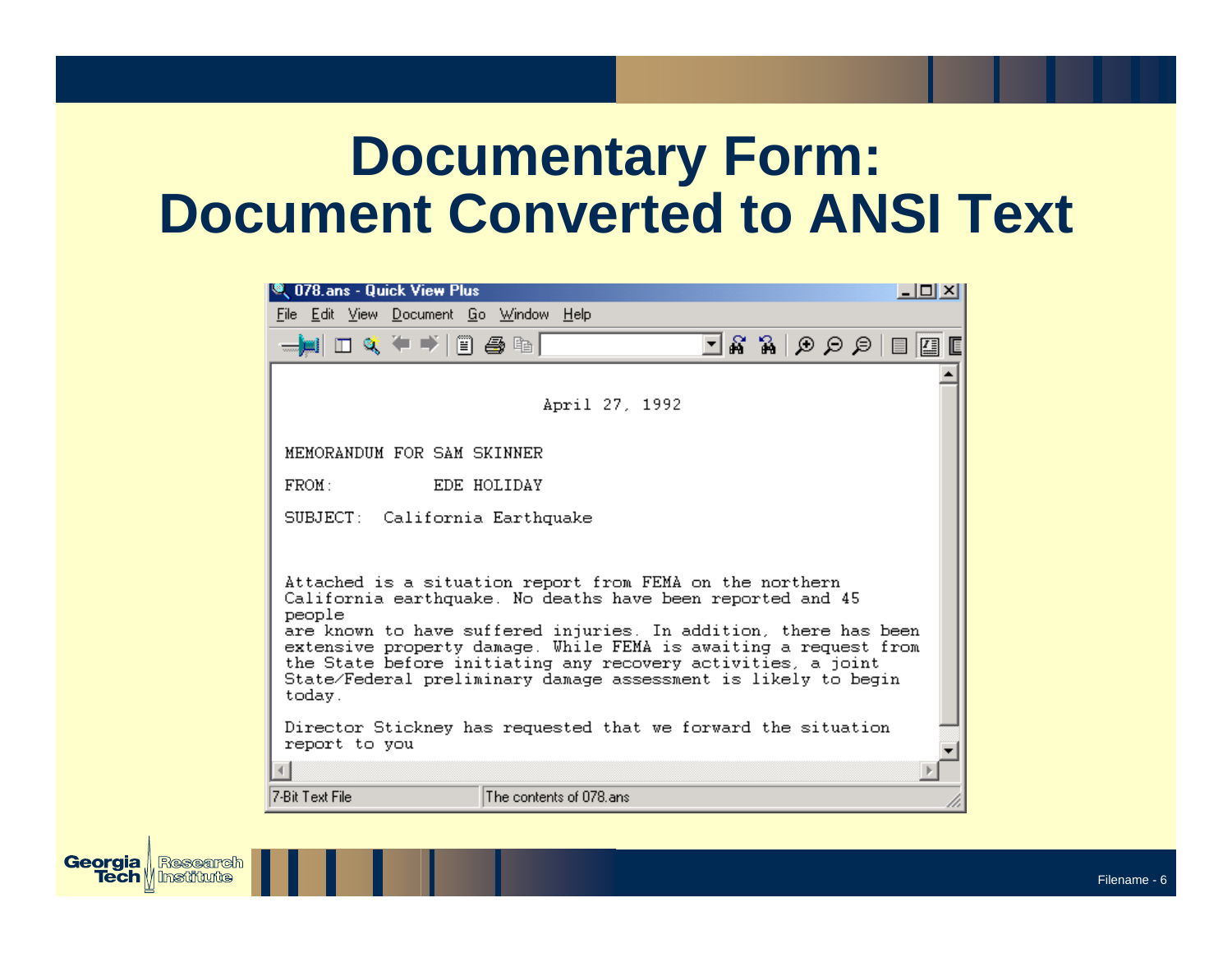# **Documentary Form: Annotated Document**

| @ 078.txt [after filtering].txt.annotated.txt - Quick View Plus<br>$ \Box$ $\times$ $\Box$                                                                                                                                                                                                                                                                                                                                                                                                                                                                                                                                    |
|-------------------------------------------------------------------------------------------------------------------------------------------------------------------------------------------------------------------------------------------------------------------------------------------------------------------------------------------------------------------------------------------------------------------------------------------------------------------------------------------------------------------------------------------------------------------------------------------------------------------------------|
| File Edit View Document Go Window Help                                                                                                                                                                                                                                                                                                                                                                                                                                                                                                                                                                                        |
| ▄▅▏□▝▖▝▘▀▏▊▗§▝▖▏<br>ମେଖି ଛୋଠ                                                                                                                                                                                                                                                                                                                                                                                                                                                                                                                                                                                                  |
| <paragraph><date>April 27,<br/>1992</date></paragraph>                                                                                                                                                                                                                                                                                                                                                                                                                                                                                                                                                                        |
| MEMORANDUM FOR <person>SAM SKINNER</person>                                                                                                                                                                                                                                                                                                                                                                                                                                                                                                                                                                                   |
| <b>FROM</b><br><person>EDE HOLIDAY</person>                                                                                                                                                                                                                                                                                                                                                                                                                                                                                                                                                                                   |
| SUBJECT: California Earthquake                                                                                                                                                                                                                                                                                                                                                                                                                                                                                                                                                                                                |
| <paragraph>Attached is a situation report from<br/><organization>FEMA</organization> on the<br/><location>northern California</location><br/>earthquake. No deaths have been reported and 45<br/>people are known to have suffered injuries. In<br/>addition, there has been extensive property damage.<br/>While <organization>FEMA</organization> is awaiting<br/>a request from the State before initiating any<br/>recovery activities, a joint State/Federal<br/>preliminary damage assessment is likely to begin<br/><date>todav</date>.</paragraph><br><paragraph><person><title>Director</title></person></paragraph> |
| Stickney has requested that we forward the<br>situation report to you.<br>                                                                                                                                                                                                                                                                                                                                                                                                                                                                                                                                                    |
|                                                                                                                                                                                                                                                                                                                                                                                                                                                                                                                                                                                                                               |
| 7-Bit Text File<br>The contents of 078.txt [after filtering], txt. annotated, txt                                                                                                                                                                                                                                                                                                                                                                                                                                                                                                                                             |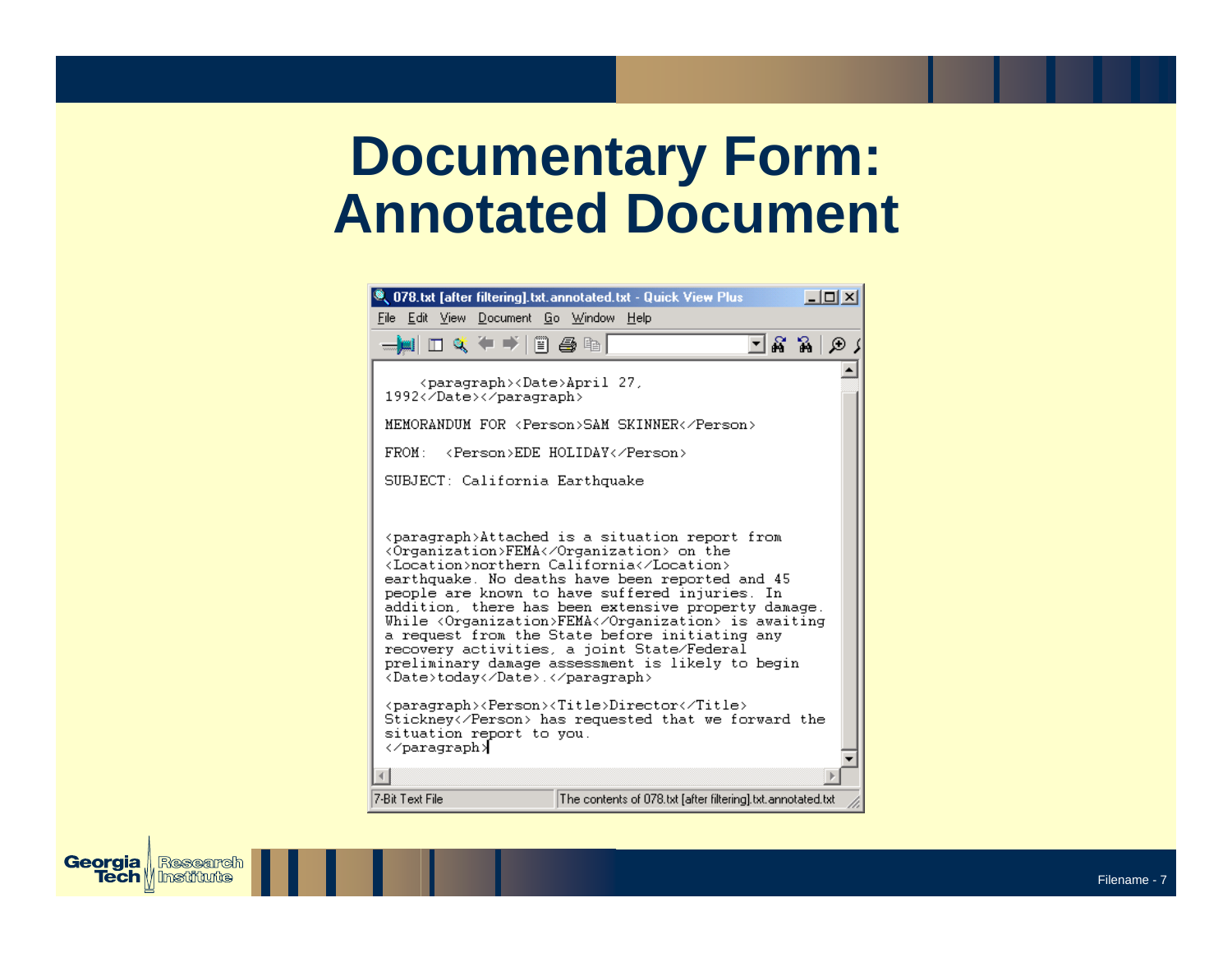### **Documentary Form: Grammar for Memoranda**

 $MEMO > HEAD BODY$ **HEAD > DATE FORPHRASE FROMPHRASE SUBJPHRASE** FORPHRASE > memorandum for PERSON  $FROMPHRASE \ge from PERSON$ SUBJPHRASE -> SUBJ NP  $BODY \geq PARAS$ **PARAS > PARAS PARA**  $PARAS > PARA$  $DATE \geq date$ memorandum -> MEMORANDUM for  $\ge$  FOR  $PERSON \rightarrow person$ from  $\ge$  FROM SUBJ -> SUBJECT  $NP \ge np$  $PARA \geq para$ 

**Georgia** Research **Tech** || Institute

Filename - 8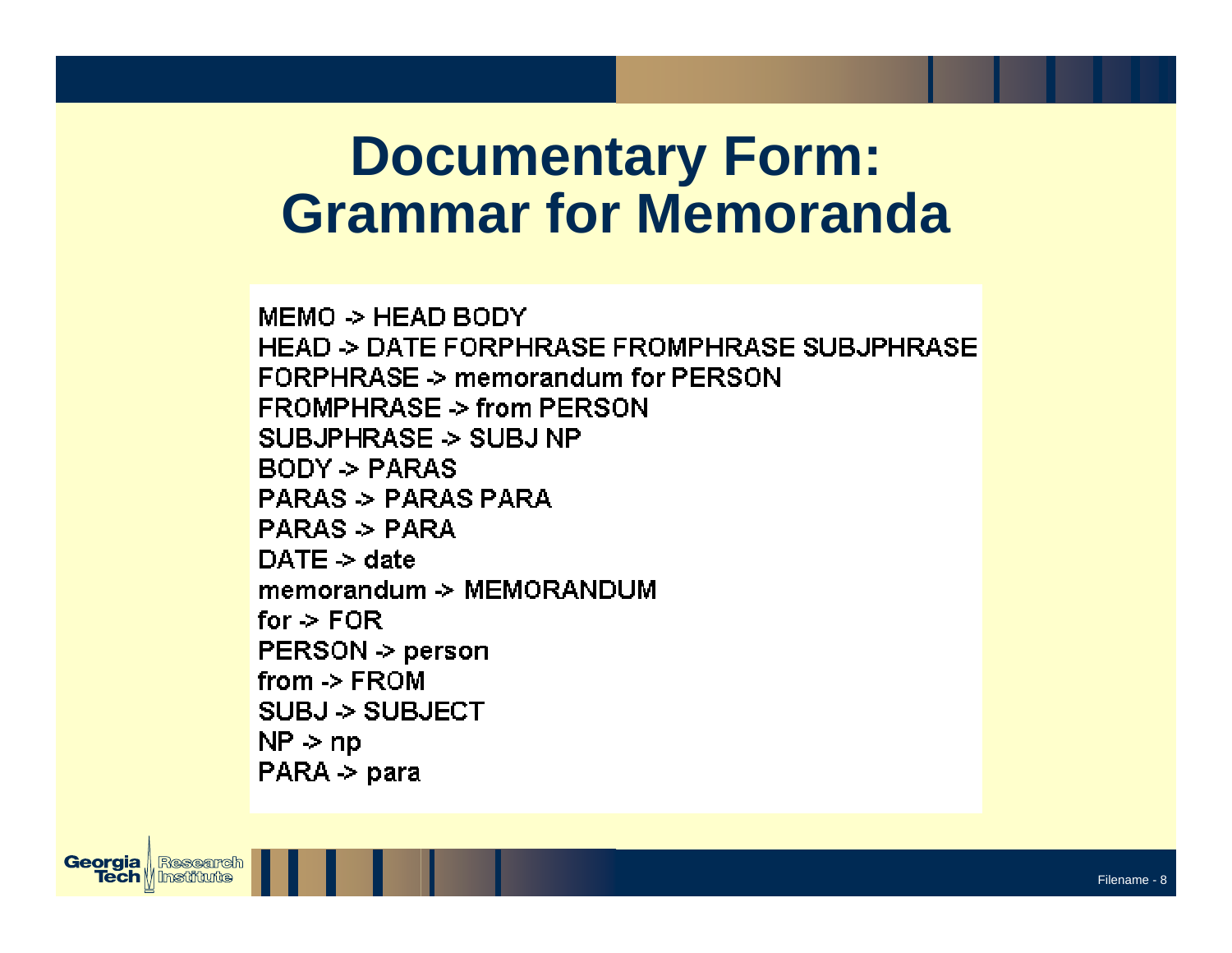# **Documentary Form: Parse Tree Indicating a Memo**

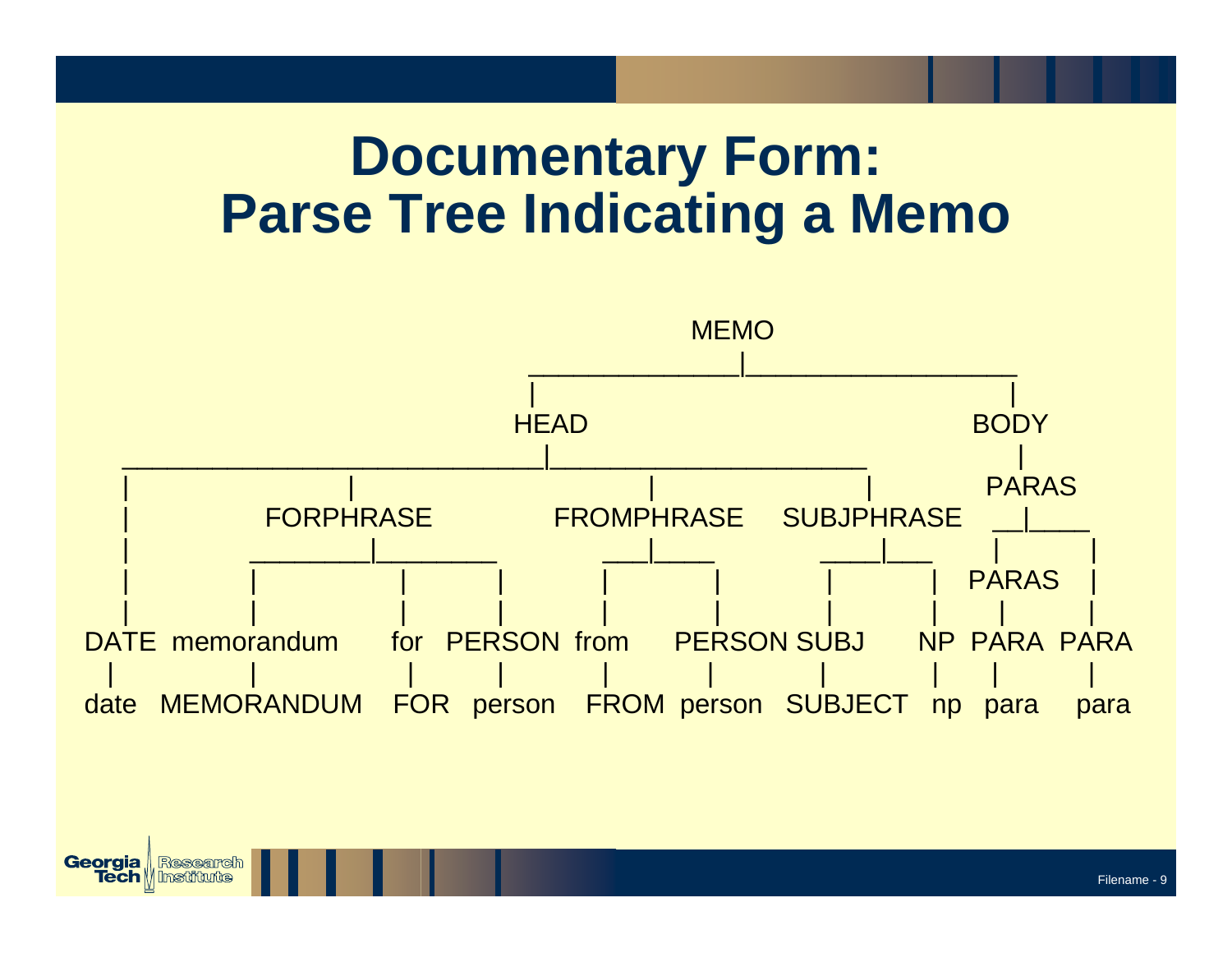# **Documentary Form: Induction of Grammar from Samples of a Document Type**



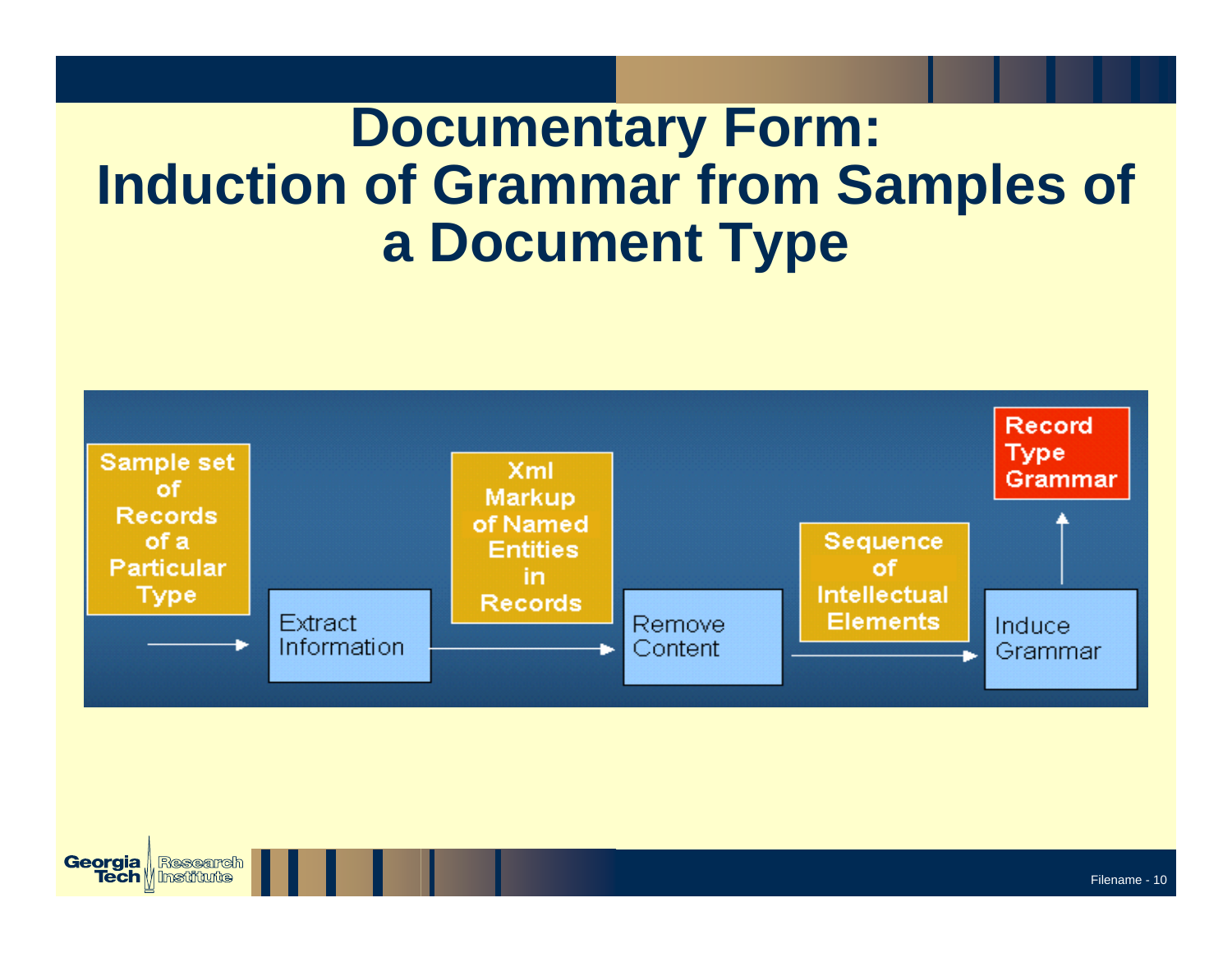#### **Documentary Form: Sample of Intellectual Forms of Correspondence**

| [DATE Dear PERSON PARAGRAPH PARAGRAPH Warmly ADDRESS );;C:\testDir\001.txt                     |
|------------------------------------------------------------------------------------------------|
| (DATE ADDRESS Dear PERSON PARAGRAPH Devotedly PERSON );;C:\testDir\005.txt                     |
| (DATE ADDRESS Dear PERSON PARAGRAPH PARAGRAPH PARAGRAPH PARAGRAPH PARAGRAPH                    |
| PARAGRAPH PARAGRAPH PARAGRAPH PARAGRAPH PARAGRAPH PARAGRAPH PARAGRAPH PARAGRAPH                |
| PARAGRAPH Sincerely PERSON );;C:\testDir\007.txt                                               |
| (DATE ADDRESS Dear PERSON PARAGRAPH PARAGRAPH PARAGRAPH PARAGRAPH PARAGRAPH                    |
| PARAGRAPH PARAGRAPH PARAGRAPH PARAGRAPH PARAGRAPH PARAGRAPH With best regards Sincerely        |
| PERSON ):: C: \testDir\008.txt                                                                 |
| (DATE ADDRESS Dear PERSON PARAGRAPH PARAGRAPH PARAGRAPH All Best PERSON );; C:\testDirQD9.txt  |
| (DATE ADDRESS Dear PERSON PARAGRAPH PARAGRAPH Sincerely PERSON );;C:\testDir\016.txt           |
| (DATE Dear PERSON PARAGRAPH PARAGRAPH PARAGRAPH With best regards Sincerely PERSON JOBTITLE    |
| ADDRESS ):: C: \testDir\029.txt                                                                |
| (Dear PERSON PARAGRAPH PARAGRAPH PARAGRAPH PARAGRAPH With best regards Sincerely PERSON        |
| JOBTITLE ADDRESS );;C:\testDir\031.txt                                                         |
| (DATE Dear PERSON PARAGRAPH PARAGRAPH PARAGRAPH Sincerely PERSON JOBTITLE ADDRESS              |
| )::C:\testDir\037.txt                                                                          |
| (DATE ADDRESS Dear PERSON PARAGRAPH PARAGRAPH PARAGRAPH Sincerely PERSON JOBTITLE              |
| t::C:\testDir\059.txt                                                                          |
| (DATE Dear PERSON PARAGRAPH PARAGRAPH PARAGRAPH Sincerely PERSON JOBTITLE ADDRESS              |
| )::C:\testDir\068.txt                                                                          |
| (DATE ADDRESS Dear PERSON PARAGRAPH PARAGRAPH PARAGRAPH PARAGRAPH PARAGRAPH                    |
| PARAGRAPH Sincerely PERSON JOBTITLE );;C:\testDir\070.txt                                      |
| (DATE Dear PERSON PARAGRAPH PARAGRAPH PARAGRAPH With best regards Sincerely PERSON JOBTITLE    |
| ADDRESS ):: C: \testDir\072.txt                                                                |
| (DATE Dear PERSON PARAGRAPH PARAGRAPH PARAGRAPH With best regards Sincerely PERSON JOBTITLE    |
| ADDRESS ):: C: \testDir\076.txt                                                                |
| (DATE Dear PERSON PARAGRAPH PARAGRAPH Sincerely PERSON JOBTITLE ORGANIZATION ADDRESS           |
| )::C:\testDir\080.txt                                                                          |
| (DATE Dear PERSON PARAGRAPH PARAGRAPH Sincerely PERSON JOBTITLE ADDRESS );; C:\testDir\082.txt |
| (DATE Dear PERSON PARAGRAPH PARAGRAPH PARAGRAPH Sincerely PERSON JOBTITLE ADDRESS              |
| )::C:\testDir\084.txt                                                                          |
| (DATE Dear PERSON PARAGRAPH PARAGRAPH PARAGRAPH Sincerely PERSON JOBTITLE ADDRESS              |
| );;C:\testDir\086.txt                                                                          |
| (DATE Dear PERSON PARAGRAPH Warmly PERSON ADDRESS ):: C:\testDir\106.txt                       |
| (DATE Dear PERSON PARAGRAPH PARAGRAPH PARAGRAPH Warmly PERSON ADDRESS );;C:\testDir\107.txt    |
| (DATE Dear PERSON PARAGRAPH PARAGRAPH Sincerely PERSON JOBTITLE ADDRESS );;C:\testDir\112.txt  |

Georgia

**Tech** 

Research

Institute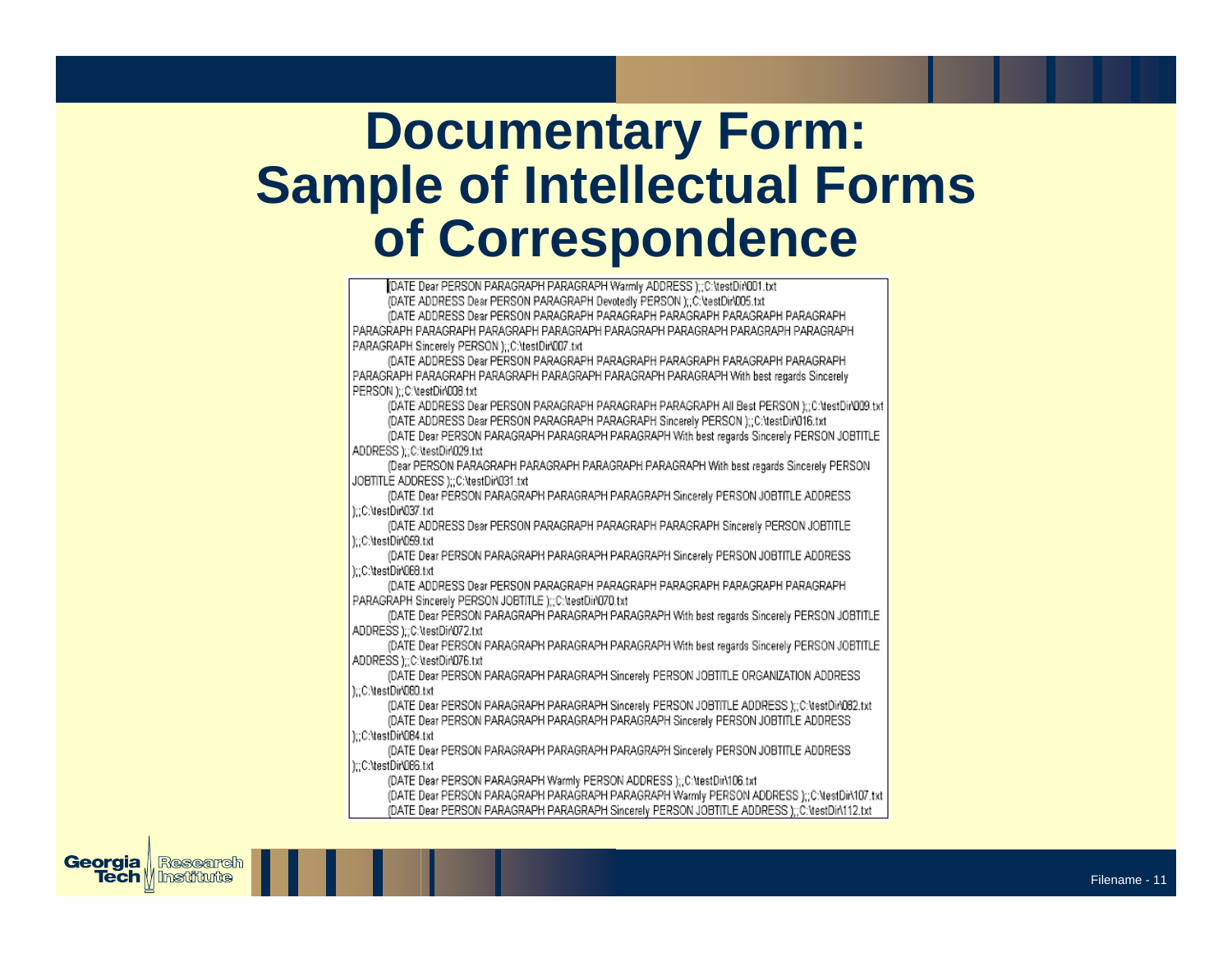# **Documentary Form: Induced Grammar for the Documentary Form of Correspondence**

| NT2219   | (NT2109 NT2109)                                                  | 1.000              | :43.0000            |
|----------|------------------------------------------------------------------|--------------------|---------------------|
| NT2239   | (NT2219 NT2219 NT2219)                                           | 1,000 :12,0000     |                     |
| NT2692   | (NT2692 NT2219)                                                  | 0.325              | :7.00000            |
|          | (NTDATE-7896-2081 NT2083 NT2084)                                 | $0.675$ ; 14,0003  |                     |
| NT2709   | (NT2109 NT20B6 NT2084)                                           |                    | $0.349$ :13,0000    |
|          | (NT2109 NT2709)                                                  |                    | $0.120$ $:5.00000$  |
|          | (NT2121 NT2084)                                                  | 9.143e-2;4.00000   |                     |
|          | (NT2239 NT2709)                                                  | $0.206$ $:8.00000$ |                     |
|          | (NT2709 NT2087)                                                  | $0.234$ $:9.00000$ |                     |
| S        | 1.316e-2;1.00000<br>(NT2692 NT2121 NT2082)                       |                    |                     |
|          | (NT2692 NT2239 NT2086 NT2084 NT2087 NT2082) 0.171 ;4.00000       |                    |                     |
|          | (NT2692 NT2709 NT2082)                                           |                    | $0.434 + 9.00000$   |
|          | (NTDATE-7896-2081 NT2082 NT2083 NT2084 NT2109 NT2709) 0.382 ;8.0 |                    |                     |
| NT2082   | address                                                          | 1.000              | :22.0000            |
| NT2083   | dear                                                             |                    | 1.000 :22.0000      |
| NT2084   | person                                                           |                    | 1.000 ;43.0000      |
| NT2086   | sincerely                                                        |                    | 1.000 ;17.0000      |
| NT2087   | jobtitle                                                         |                    | 1.000 :13.0000      |
| NT2109   | best                                                             |                    | 3.899e-2;5.00000    |
|          | paragraph                                                        |                    | $0.883 + 97.0000$   |
|          | regards                                                          |                    | 3.899e-2;5.00000    |
|          | uith                                                             |                    | 3.899e-2;5.00000    |
| NT2 12 1 | devotedly                                                        |                    | $0.375$ ; $2.00000$ |
|          | varmly                                                           |                    | $0.625$ $:3.00000$  |
|          | NTDATE-7896-2081 date                                            |                    | 1.000 : 22.0000     |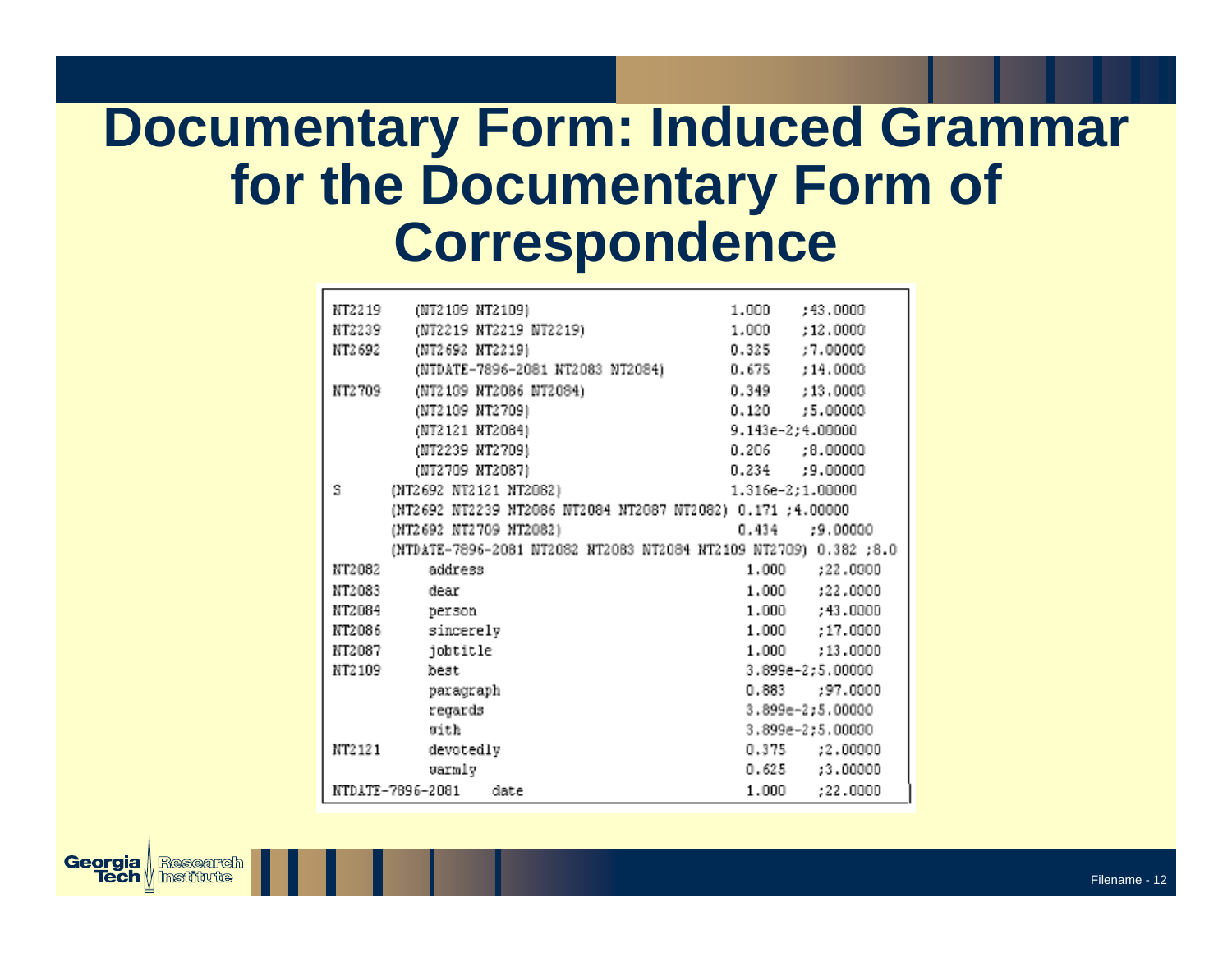# **Documentary Form: Parse Tree Indicating Form of White House Correspondence**



**Georgia** Research **Tech || Institute**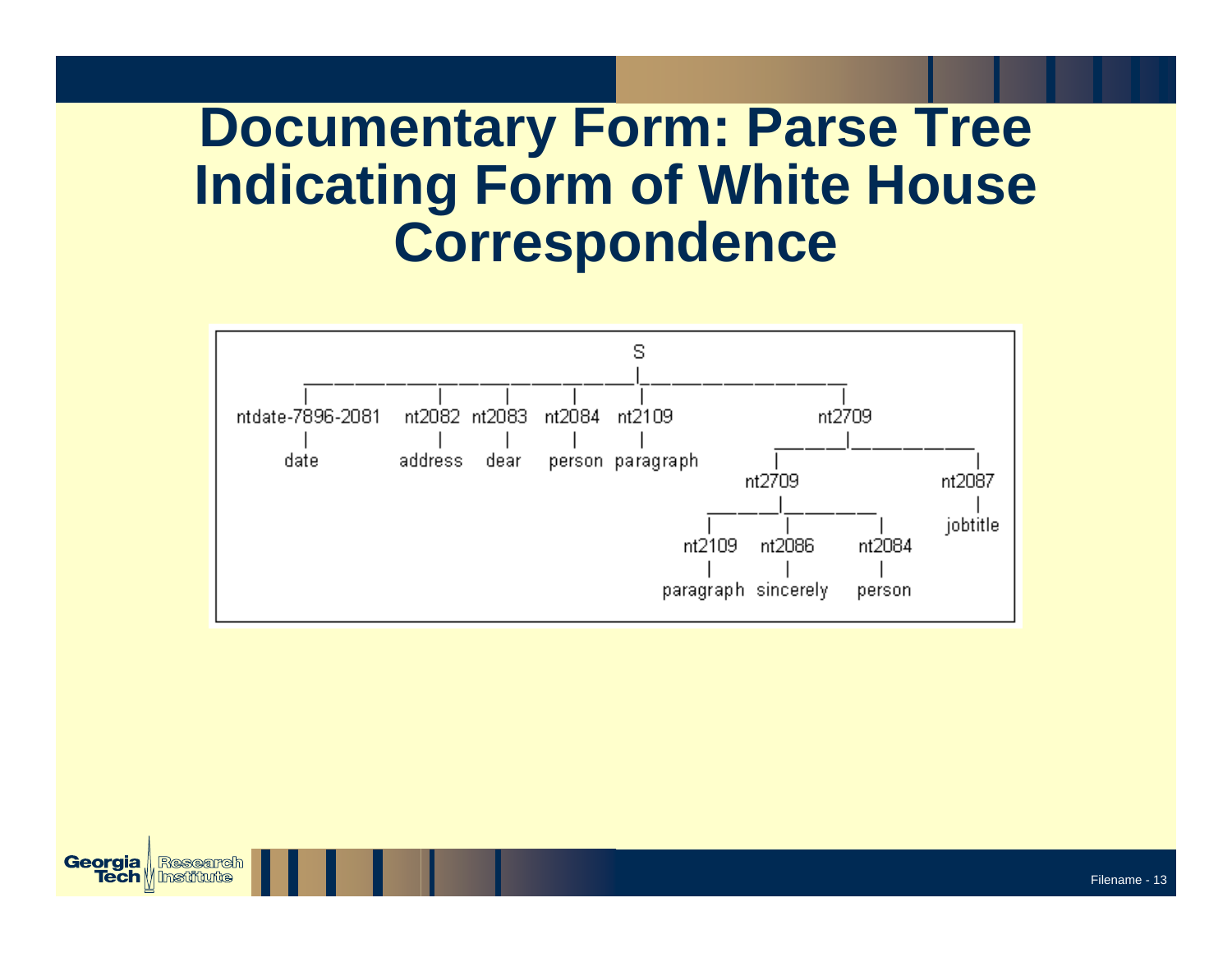# **Automatic Description**

**Item Description File Unit (Folder) Description Series Description**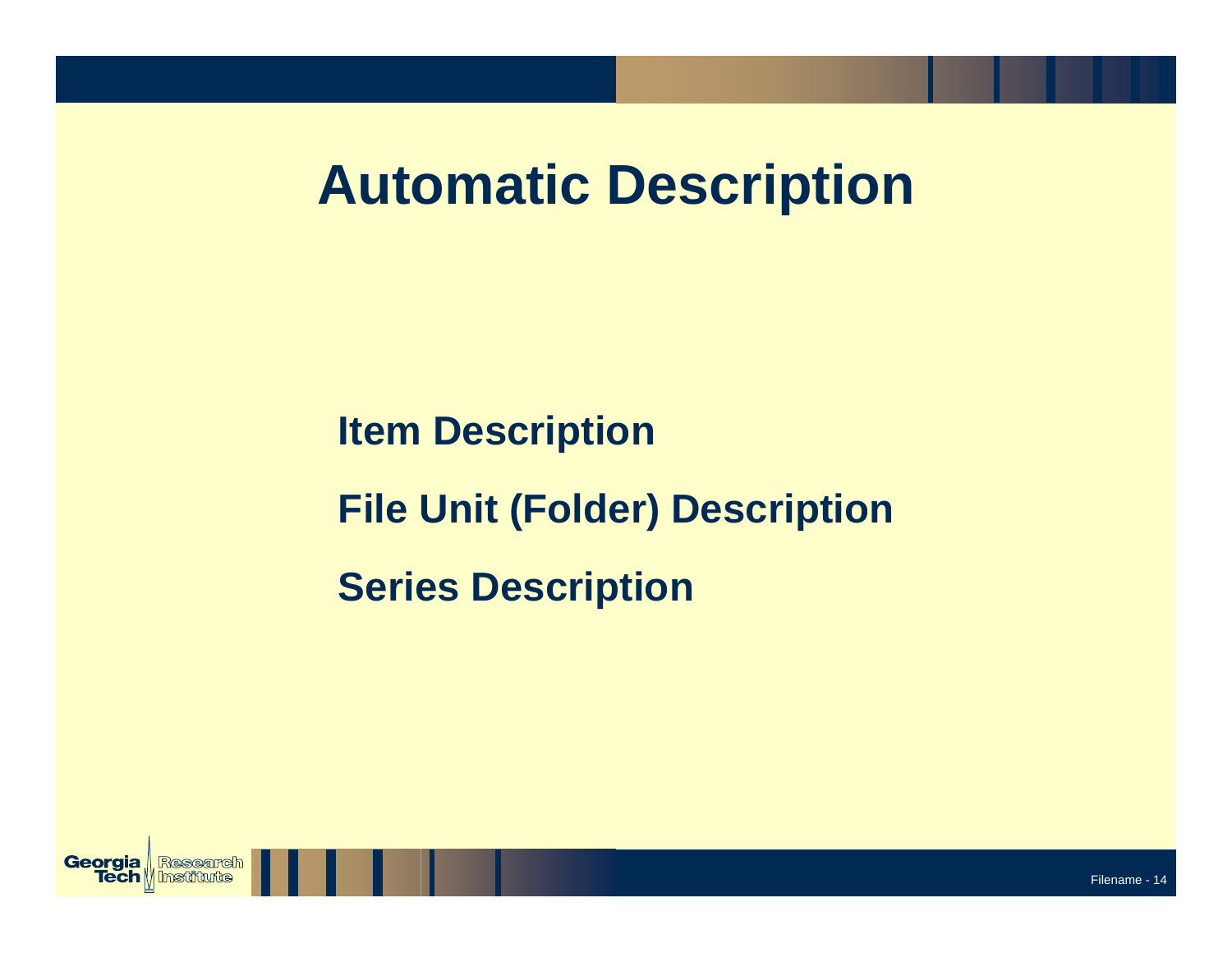# **Item Description**

**Date = April 27, 1992**

**For = SAM SKINNER**

**From = EDE HOLIDAY**

**Subject = California Earthquake**

**A memorandum, dated April 27, 1992 from EDE Holiday to Sam Skinner regarding California Earthquake.**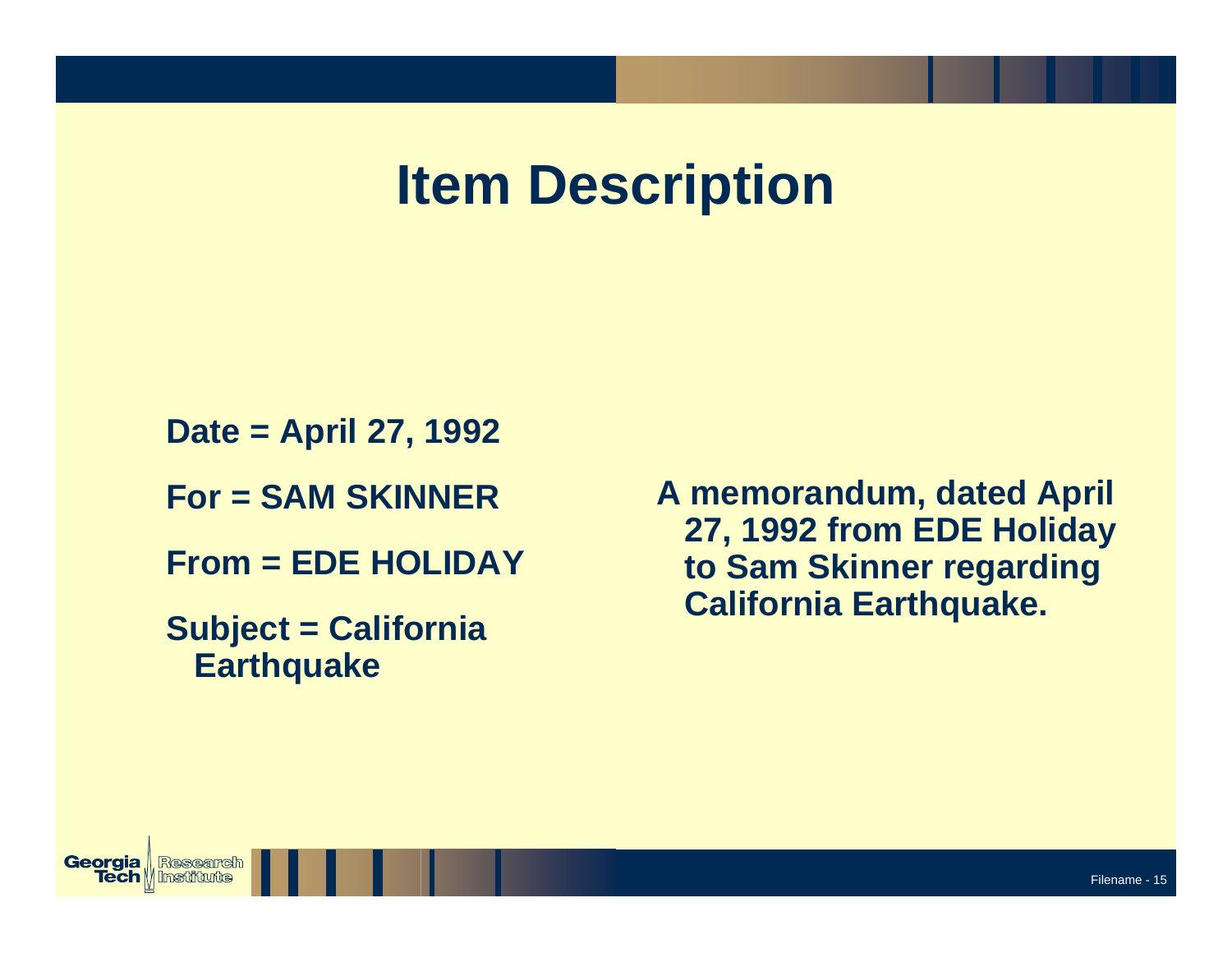# **File Unit Description**

- **A memorandum dated June 7, 1990 from John Niehuss to Stephen Janzansky regarding World Bank Green Fund.**
- **A memorandum dated August 16, 1990 from Greg Petersmeyer to Nicholas Brady, Richard Jarman, and Michael Boskin regarding Charitable Deductions.**
- **A memorandum dated September 18, 1990 from Ede Holiday to John Sununu regarding DOE's concerns on White House Process**

**Georgia** | Research **Tech** || Institute

**This file unit contains Cabinet Documents including me m oranda relating to the World Bank Green Fund, Charitable Deductions andDOE'sconcerns on White House Process.**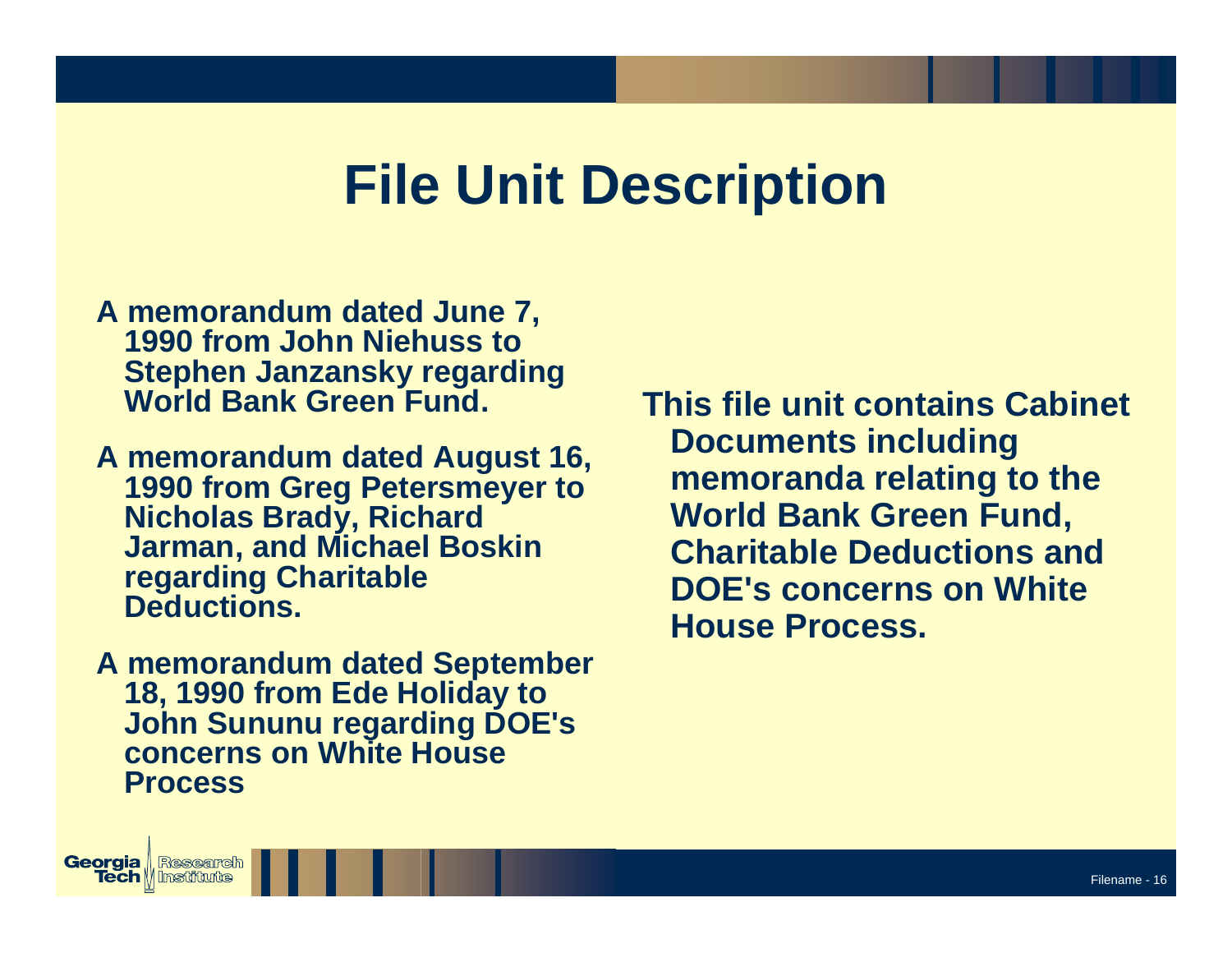### **Series Description**

**This file unit contains Cabinet Documents including me m oranda relating to the World Bank Green Fund, Charitable Deductions andDOE'sconcerns on White House Process.**

**This file unit contains materials relating to the 1992 Petrolia, California Earthquake. It includes me m oranda, situation reports and correspondence.** 

**Georgia** | Research **Tech || Institute** 

**This series consists of Cabinet Documents including me m oranda relating to the World Bank Green Fund, Charitable Deductions andDOE' sconcerns on White House Process. This series also consists of me m oranda, situation reports and correspondence relating to the 1992 Petrolia, California Earthquake.**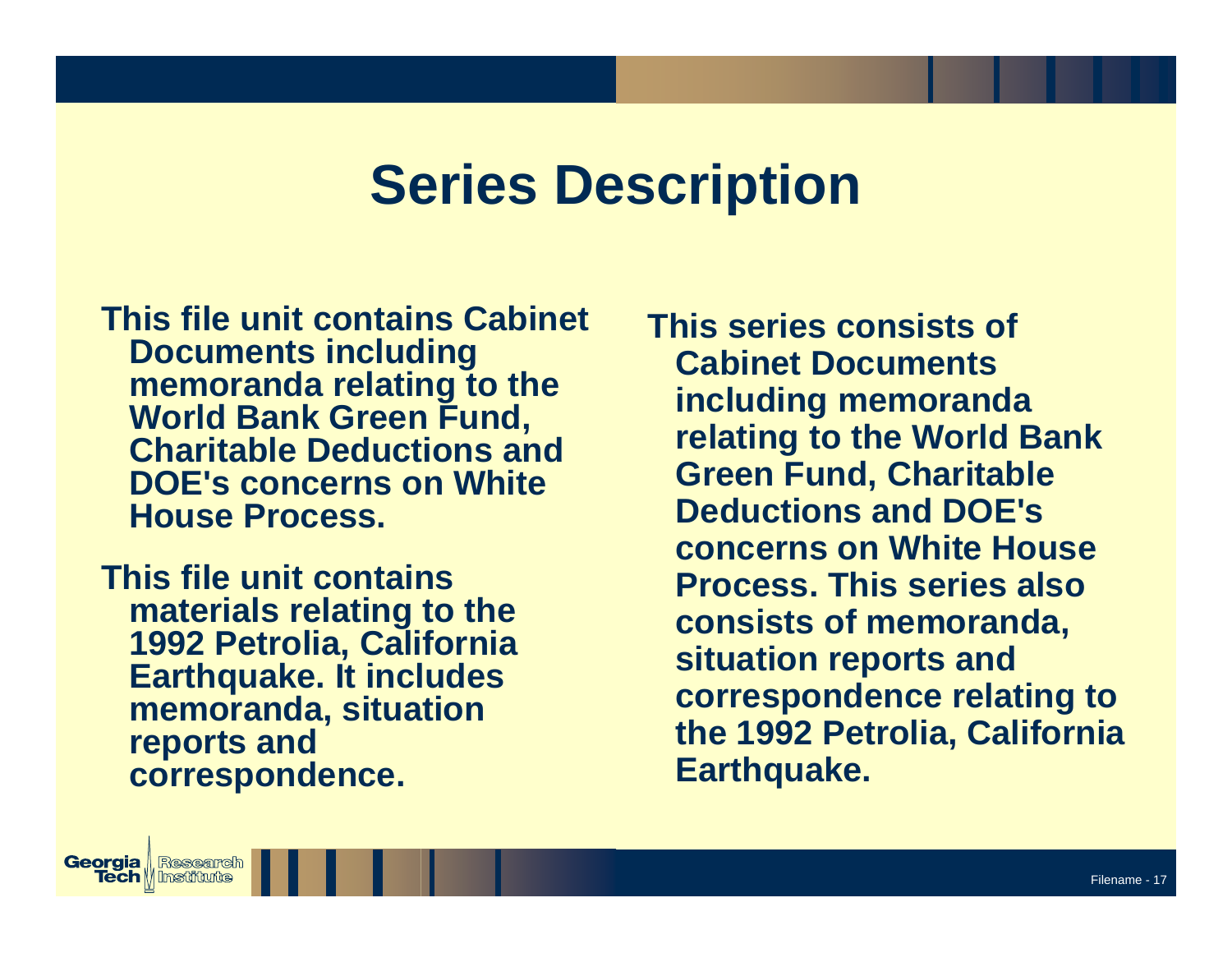# **Use of these Tools in Selection and Appraisal**

- **Use file format type identifier to identify files that cannot be preserved without conversion to other formats.**
- **Instead of sampling an e-record series, automatically identify all document types and generate file unit and series descriptions.**
- **Use grammatical induction for learning documentary form of web pages.**

**Georgia** | Research **Tech || Institut** 

• **After transfer, before accession verify that what is received is what is expected.**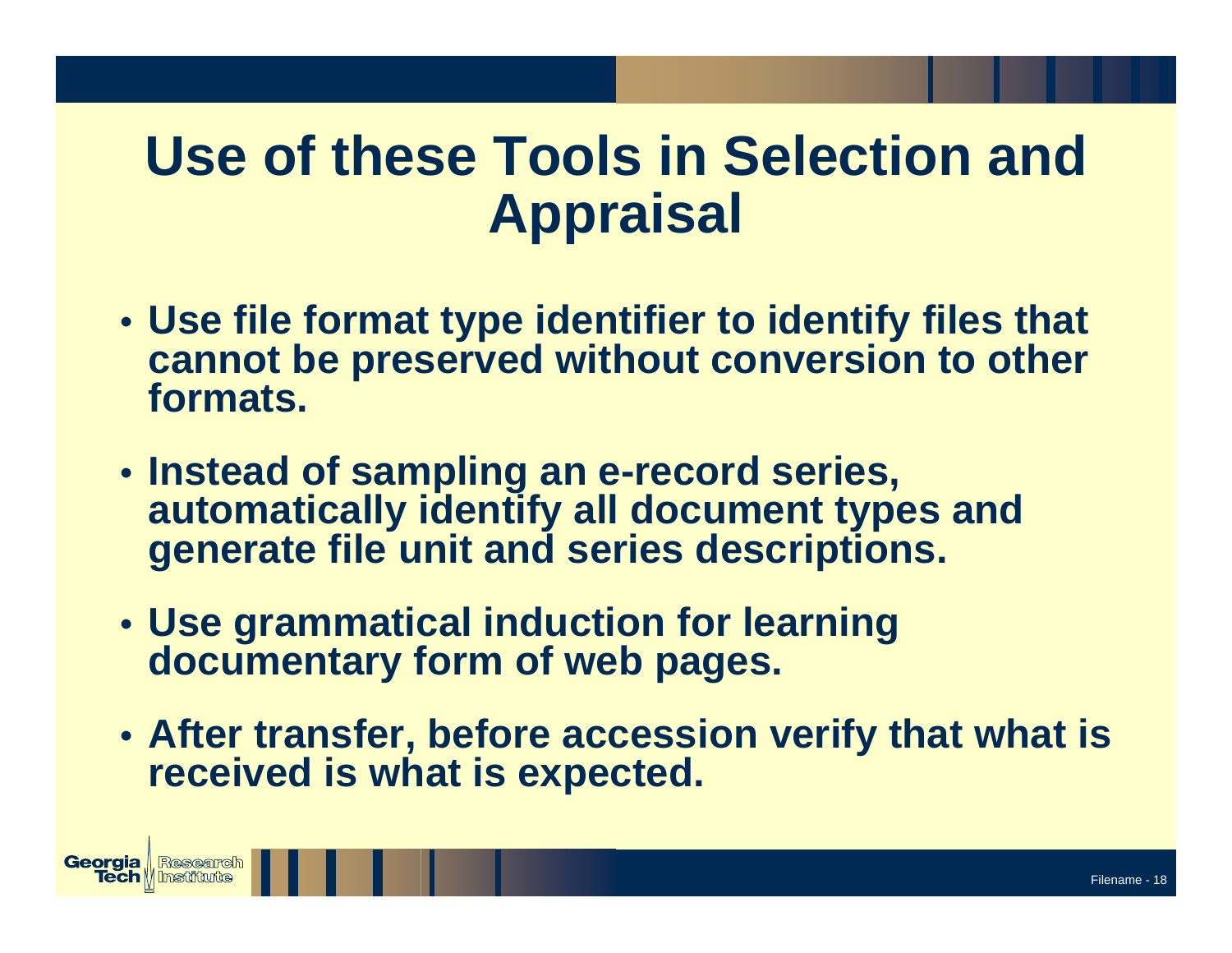# **Use of these Tools in Other Archival Activities**

- **Review**
	- **Identifying records subject to restrictions on disclosure**
- **Description**
	- • **Document type recognition and automatic description enable earlier intellectual control of large volumes of e-records**
- **Search and Retrieval**
	- **Index records on document type, and elements such as chronological date, participants in communication, and subject or actions and support search and retrieval on these.**